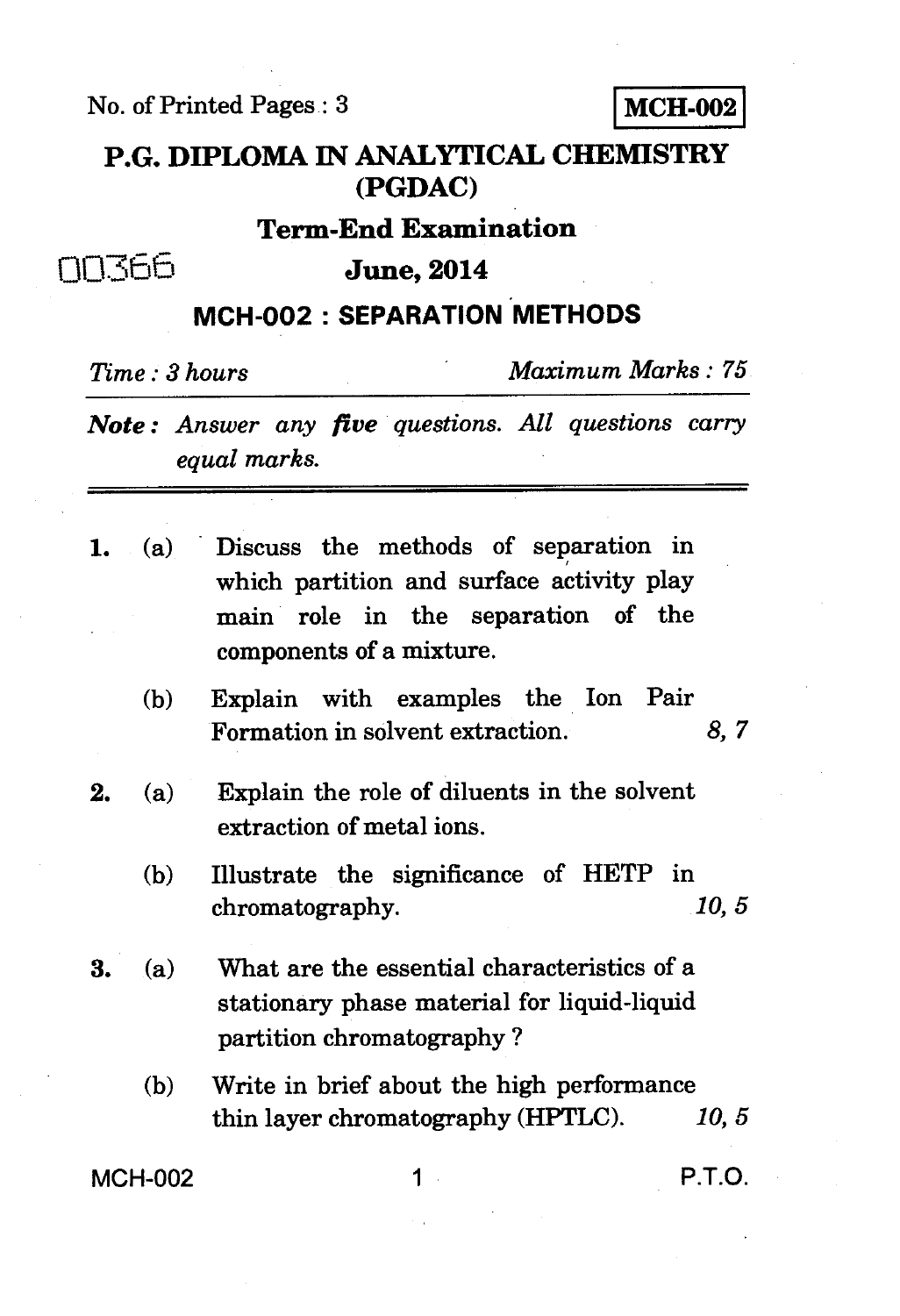- **4.** Discuss the following in regard of gas chromatography :
	- (a) Solvent Efficiency
	- (b) Thermal Conductivity Detector
	- (c) Applications 5, *5, 5*
- **5.** (a) Compare high performance liquid chromatography (HPLC) with gas chromatography (GC).
	- (b) Draw a schematic illustration for Thermospray method interfacing of HPLC with MS and explain it. 7, 8
- **6.** Describe in brief any *three* of the following :
	- (a) Synthetic Inorganic Ion Exchangers
	- (b) Ion Exchange Resins Selectivity
	- (c) Dipicrylamine-specific Cation Exchanger
	- (d) Liquid Ion Exchangers  $5, 5, 5$
- **7.** (a) Discuss the preparation, properties and applications of polyacrylamide gels.
	- (b) Derive the following for osmotic pressure in membrane separation process.

$$
\pi = iCRT. \t\t\t 7, 8
$$

## **MCH-002**